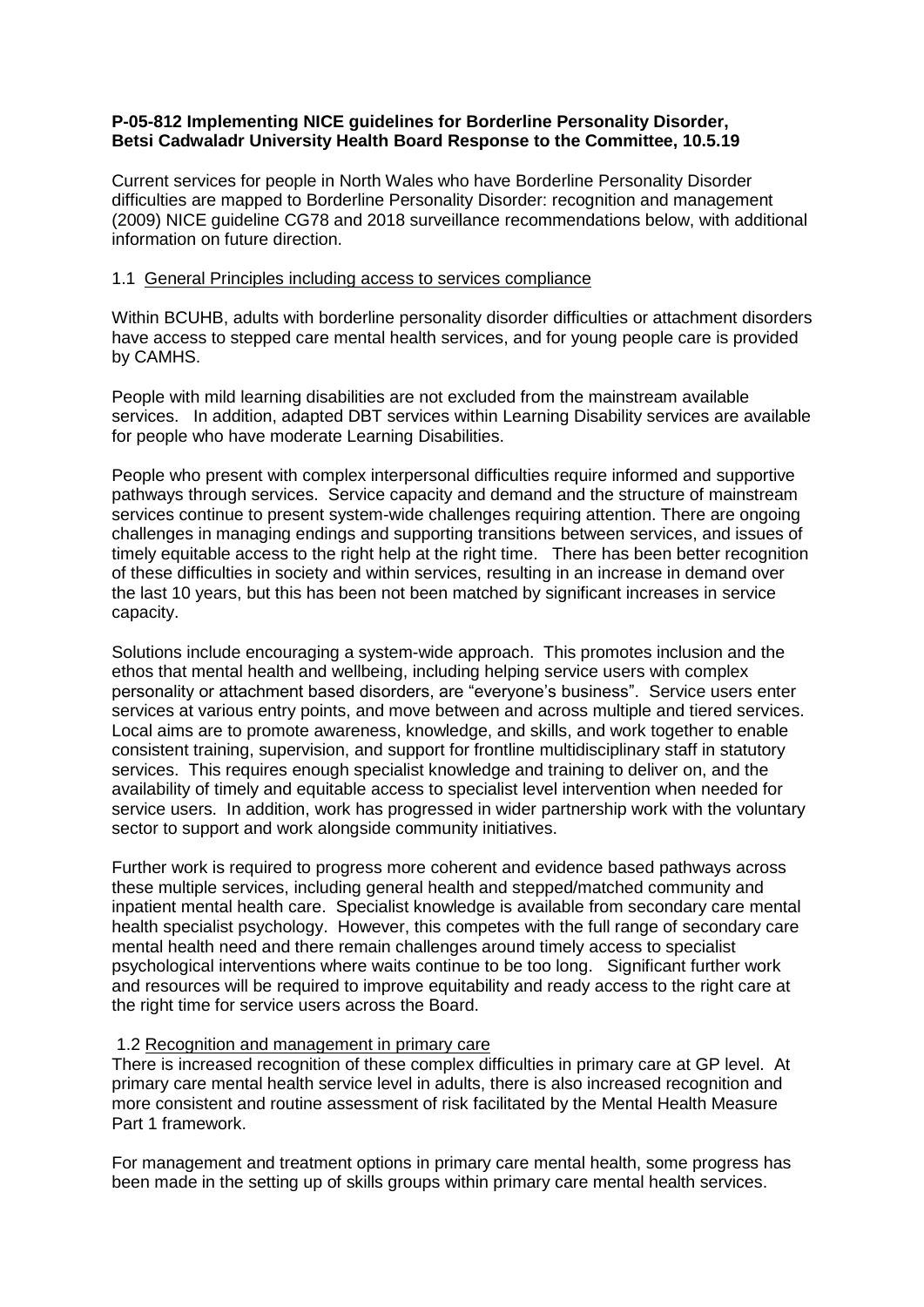However, this requires further development for coherent and consistent delivery across the Health Board. In alignment with Matrics Cymru and stepped/matched care models, an additional small investment from new psychological therapies monies will be used to support primary care mental health staff further. This will support the development of more consistent delivery of transdiagnostic DBT informed coping skills groups, which will increase accessibility to interventions for service users with less serious difficulties.

BCUHB primary care mental health services are routinely referring adults with complex problems onto community mental health services, and young people onto CAMHS teams.

#### 1.3 Assessment and management by community mental health services

Last year we reported that in North Wales people given a diagnosis of Borderline personality disorder receive input via the CMHTs and that services aim to follow a person centred evidence based approach which is stepped and tailored around the individual's needs. This includes risk assessment and management or treatment offered at secondary care mental health level, including care management provided at CMHT or CAMHS level. Management of crisis may also involve support from Home Treatment services or local inpatient services

With regard to NICE recommended Psychological Treatment and evidenced based therapies, a number are offered within BCU CMHT adult secondary mental health services via psychology, and in specialist CAMHS for under 18s. Of the most highly rated by NICE, Dialectical Behavioural Therapy (DBT), Schema focused Cognitive Behavioural Therapy (CBT), CBT for Personality Disorders, and Transference focused psychotherapy are available. Cognitive Analytic therapy is also available and within Substance Misuse Services Acceptance and Commitment Therapy informed recovery programmes are offered. There remain issues of timely and equitable access to specialist psychological therapies across the region, due to demand and the small specialist resource trained and qualified to deliver these approaches. While full programme DBT has been available in the past in two localities, at present full programme is not running. Full programme DBT is recommended for women who present with significant risk of self-harm. However, it is a treatment programme which requires a team of trained clinicians with dedicated time to deliver and currently there are issues with MDT staffing sustainability. In the interim, DBT skills only groups are delivered in a number of settings. The large geographical spread of the Board remains an additional challenge in service delivery, with group programmes having significantly less reach in rural areas.

Significant work is continuing on waiting times and ways of working within secondary care mental health services to improve access, and NICE and Matrics Cymru (2018) are encouraged as best practice. It is important a wider holistic understanding of service users' difficulties and needs are understood throughout all services. An aim is to promote fuller understanding of the impact of Adverse Childhood Experiences (ACE's) on mental health long term. The work to meet needs should include the promotion of preventative measures, as well as system wide psychologically informed ways of working within services. This will involve developing more training opportunities to enable services be more attachment and trauma informed, and developing wider formulation led person centred risk assessment, support, and interventions. For survivors of childhood sexual abuse and other serious trauma resulting in significant mental health difficulties, targeted trauma work is provided at secondary care CMHT level mainly through specialist psychology. The partnership with Amethyst and CMHT psychology of group therapy for survivors of childhood sexual abuse (evaluated in a joint research study with Bangor University via a Health and Social care fund) is continuing, as well as teaching re: trauma informed care across MDTs in community and inpatient services.

Work continues on addressing issues of demand and capacity, supported by additional Welsh Government investments. This has included programmes of upskilling